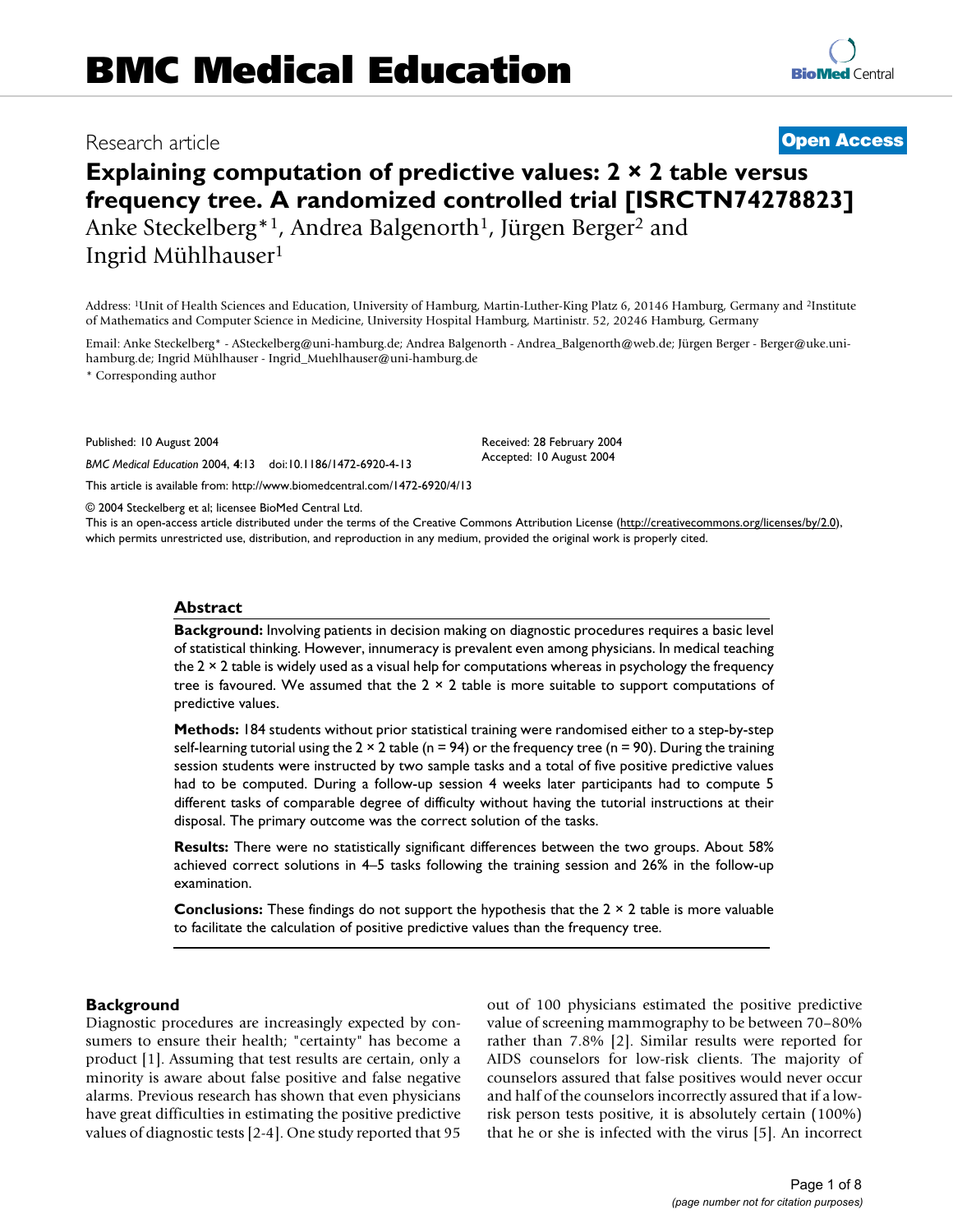probability judgment may result in unnecessary tests or pseudo certainty. Therefore, the understanding, presentation and communication of test quality are a challenge for both: lay people and professionals.

Involving lay people in decision making on diagnostic procedures requires a basic level of statistical thinking. Help for computing Bayesian inference is needed. Statistical thinking can be enhanced by representing statistical information in terms of natural frequencies rather than probabilities [6,7]. This is explained by the evolution of the human reasoning system. Gigerenzer proposed that human reasoning is algorithms designed for information that comes in a format that was present in the "environment of evolutionary adaptiveness" [8]. Human reasoning processes are adapted to natural frequencies. Also Bayesian computations are easier when the information is communicated this way.

In cognitive psychology the frequency tree is used as visual help for the representation of frequencies, a variant of a tree structure often used in decision analysis to teach computing the positive predictive value the simple way (Figure 1) [4]. This format allows a multistage presentation of the numerical information and demonstrates the reasoning process.

In contrast, in medical science the  $2 \times 2$  table is the standard method to teach computing predictive values (Figure 2) [9,10]. In addition, the  $2 \times 2$  table is used for other calculations, e.g. odds ratios or relative risks [9].



**Figure 1** Frequency tree.

|                |          | Event/Disease |    |       |
|----------------|----------|---------------|----|-------|
|                |          | Yes           | No | Total |
| Test<br>Result | Positive |               |    |       |
|                | Negative |               |    |       |
|                | Total    |               |    |       |

**Figure 2**  $2 \times 2$  table.

In the present study, we compare the two visual helps in non-medical students. We hypothesized that the  $2 \times 2$ table is more eligible than the frequency tree to facilitate correct answers in tasks of calculations of positive predictive values 4 weeks after an initial training-session. We also describe students' ability to calculate positive predictive values, analyzing the transfer of the numerical information into the visual help and the correct computation.

# **Methods**

# *Participants*

We approached 238 students without prior statistical training to recruit the necessary 184 students who agreed to participate. (See power calculation below) Students attending the University of Hamburg (health sciences, biology and sports), a vocational college (health and nursing) or taking part in an in-service training (nursing and public health) were informed about the timing and content procedure of the study during their courses.

# *Procedure*

The study was carried out between October 2000 and July 2001 and consisted of two supervised sessions lasting about 1 h each. The recruited 184 students were randomly assigned either to the frequency tree group  $(n = 94)$  or to the  $2 \times 2$  table group (n = 90) using blocked randomization in blocks of 10. Concealed allocation based on computer-generated random numbers was done by an external person. In addition, the external person prepared sealed envelopes for both sessions including the tutorial with the tasks and a questionnaire for survey of age, gender, years of school, mark in mathematics and social state. The training consisted of a written step-by-step selflearning tutorial (Additional file 1, 2, 3). The participants had to compute 5 positive predictive values in each session. The tutorial and tasks followed the recommendations for the presentation of numerical information [4]. Participants were asked to reveal how they achieved their solutions. Participants were allowed to use a pocket calculator. Correct results were presented and discussed after each session.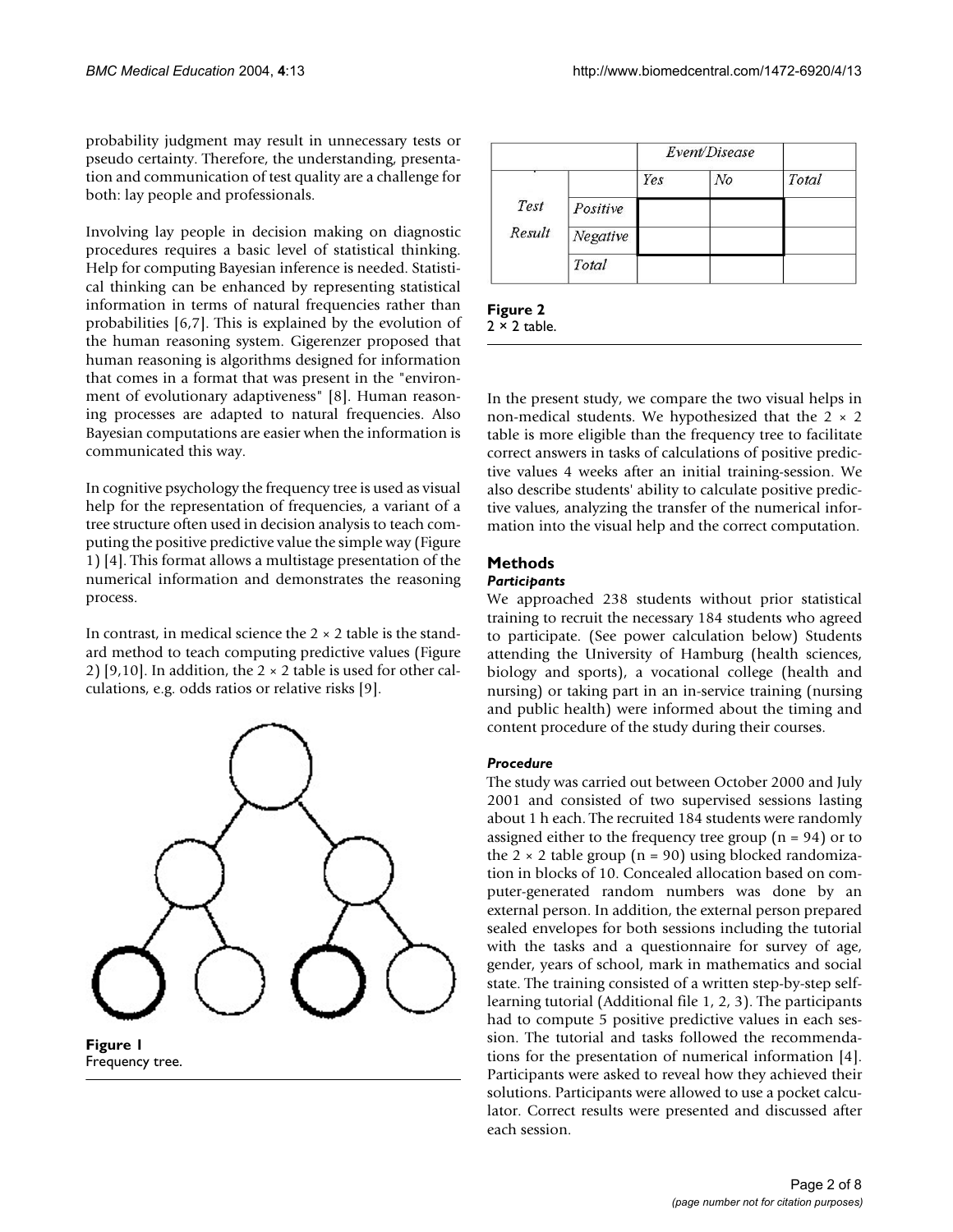| Categories* (numbers of correct answers) | Frequency tree | $2 \times 2$ table |
|------------------------------------------|----------------|--------------------|
|                                          | 0.40           | 0.30               |
|                                          | 0.15           | 0.05               |
|                                          | 0.15           | 0.05               |
|                                          | 0.10           | 0.20               |
| 4                                        | 0.10           | 0.20               |
|                                          | 0.10           | 0.20               |

<span id="page-2-0"></span>**Table 1: Hypothesized distribution of correct answers after 4 weeks between the two study groups**

\* category  $0 = 0$  answers correct category  $1-5 = 1-5$  answers correct

In the follow-up examination participants were again asked to solve 5 different diagnostic problems of similar level of difficulty but without having the tutorial instructions at their disposal (Additional file 4,5,6). Participants who missed the date were repeatedly contacted by letter, phone or e-mail. Efforts were discontinued after 4 weeks.

#### *Assessing performance*

#### *Correct solution of the tasks*

A solution was classified correct, when the documented positive predictive value was equivalent to the correct solution rounding up or down to the next full percentage point. If a participant used the correct computation (correct positives divided by all positives) but made a calculation error either in the transfer of the numerical information into the visual help or within the division, we ignored calculation errors. Whenever a different computation such as rule of three – a mechanical method for solving proportions – was used or the calculation protocol was missing the rounded solutions were classified likewise as correct by congruence. If the protocol indeed showed that a correct rounded solution resulted from an incorrect computation such as positive predictive value = correct positives / false positives the answer was classified as incorrect. Tasks that had not been worked on were also classified incorrect.

#### *Correct transfer*

To evaluate the usefulness of the different visual helps, we evaluated the ability of correct transfer of the numerical information into the charts. A transfer was classified as correct, when the numerical information of the problems was inserted into the gaps provided. It was sufficient to insert the relevant values for the computation, calculation errors were ignored.

#### *Correct computation*

The computation was classified as correct Bayesian approach when the following computation was used: positive predictive value = correct positives / (correct positives + false positives) or positive predictive value = correct positives / all positives. The computation was classified as Non-Bayesian approach when the computation was used with false values. Other computations were classified as other strategies.

#### *Statistical power and analyses*

Table [1](#page-2-0) shows the hypothesized distribution of correct answers within the different categories as primary outcome measure between the two study groups (Table [1](#page-2-0)). By using the Wilcoxon (Mann-Whitney) rank-sum Test in a sample of 92 persons in each group (84 + 10% drop-out) the hypothesized differences are detected with a power of 80% at a 2- tailed  $\alpha$  of 0.05. For our one-sided hypothesis that the  $2 \times 2$  table is superior to the frequency tree the power is  $88\%$  at sample size of  $n1 = n2 = 80$ .

Analysis is based on the intention-to-participate principle that includes all randomised participants as randomised. Drop outs were considered as having solved none of the positive predictive values correctly.

#### **Results**

Figure [3](#page-3-0) shows the flow of participants through the trial (Figure [3](#page-3-0)). There were 18% drop outs in the frequency tree group and 20% in the  $2 \times 2$  table group resulting in a power of 78% for the two-sided and 86% for the onesided hypothesis. For grouping into three categories as used for analyses the power is 81% for the two-sided and 89% for the one-sided hypothesis.

The groups were similar regarding demographic variables (Table [2\)](#page-4-0).

#### *Correct solutions of the tasks*

Table [3](#page-4-1) shows the solutions of both sessions with regard to the primary outcome. Within the training session 20% of participants in both groups calculated only 0–1 answers correctly; 58% (95% CI, 47%–68%) (2 × 2 table) and 59% (95% CI, 48%–69%) (frequency tree), respectively, solved 4 or 5 tasks correctly. In the follow-up examination most participants could not solve more than 0–1 tasks correctly (72% frequency tree and 67%  $2 \times 2$  table).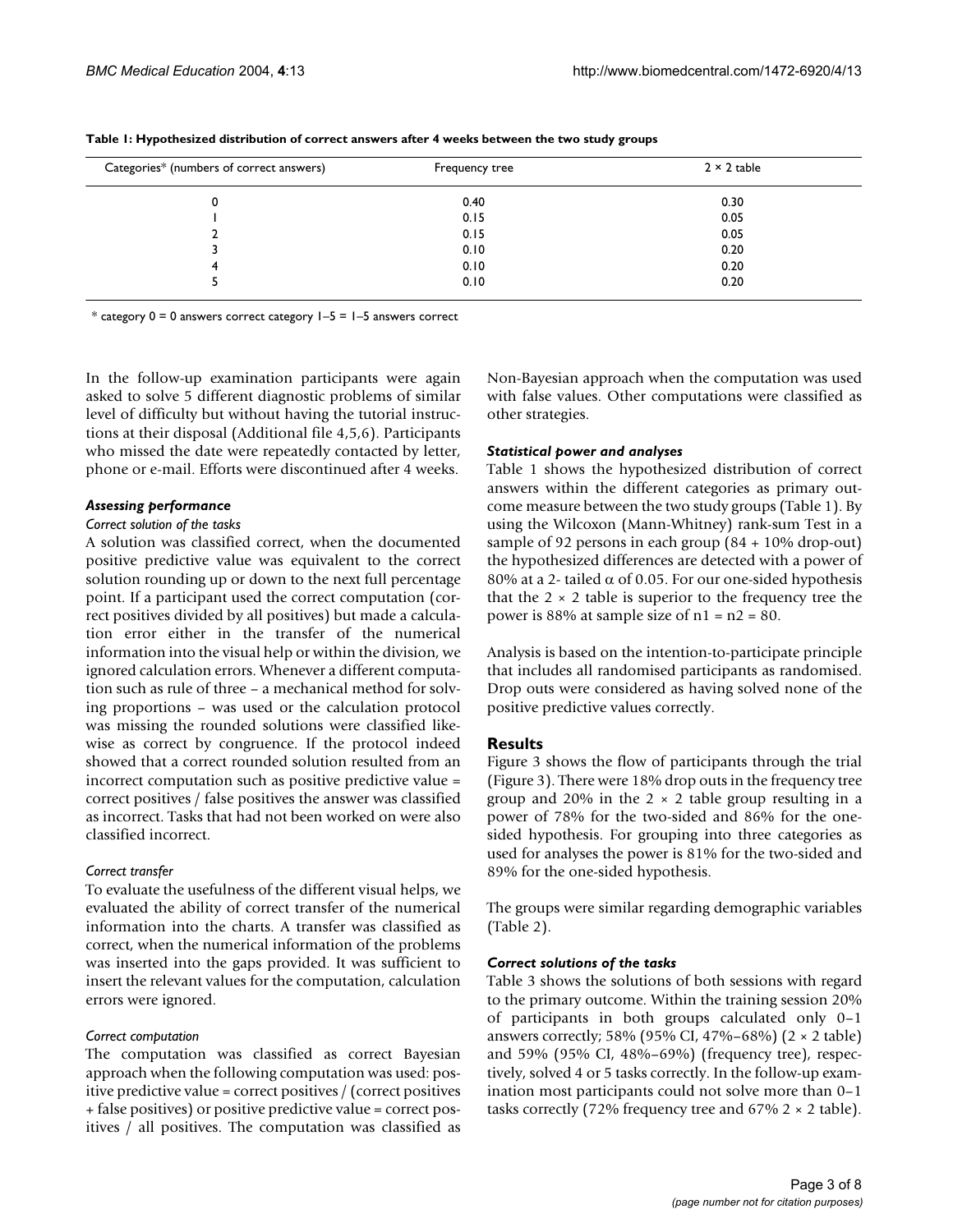<span id="page-3-0"></span>

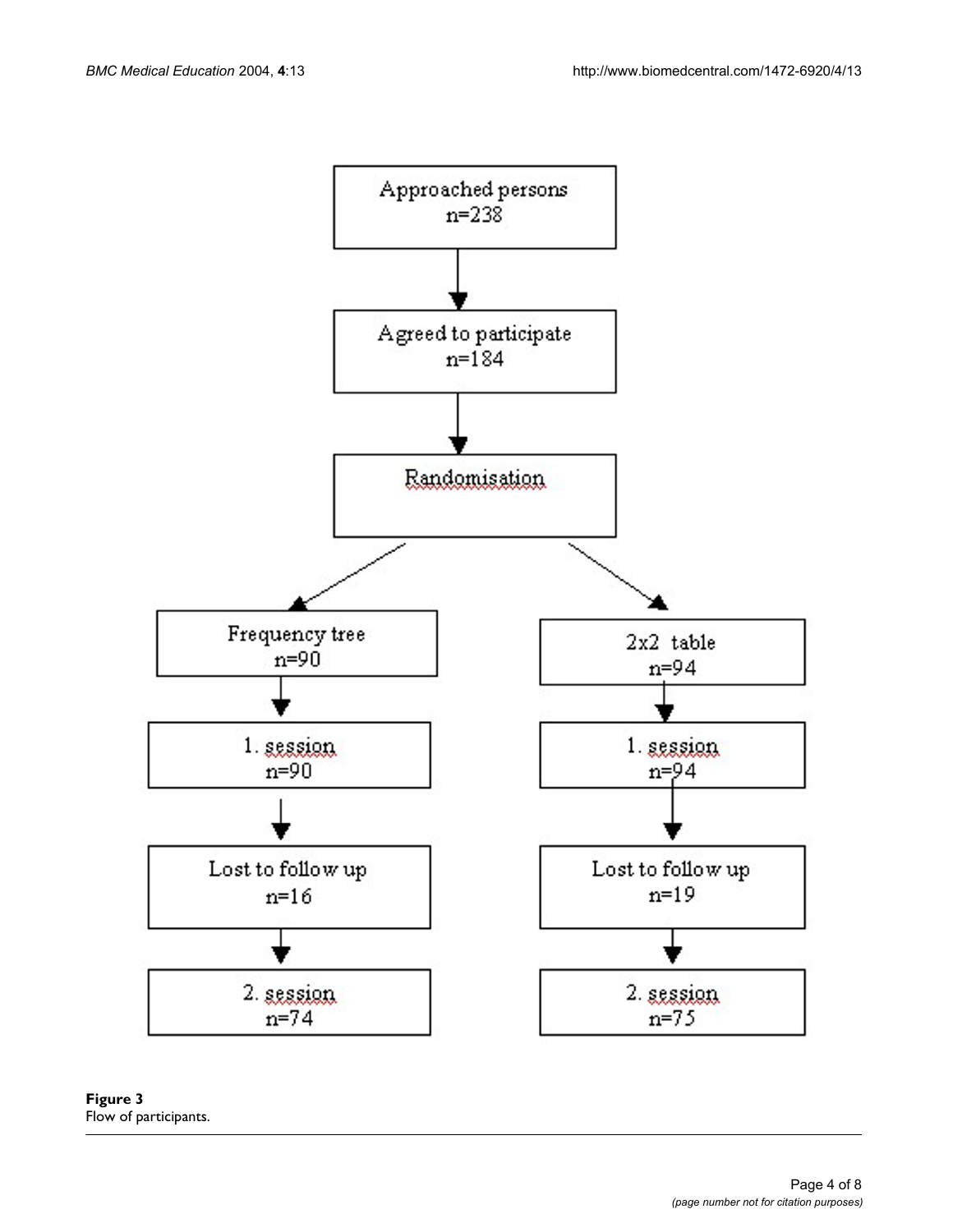#### <span id="page-4-0"></span>**Table 2: Baseline characteristics\***

|                           | Frequency tree           | $2 \times 2$ table       |
|---------------------------|--------------------------|--------------------------|
|                           | $(n = 94)$               | $(n = 90)$               |
| Age                       |                          |                          |
| Median (range)            | $29(20-54)$              | $26(19-51)$              |
| Missing values            | 3(3)                     | 2(2)                     |
| Gender                    |                          |                          |
| Male                      | 15(16)                   | 20(22)                   |
| Female                    | 77 (82)                  | 67(75)                   |
| Missing values            | 2(3)                     | 3(3)                     |
| <b>Years of school</b>    |                          |                          |
| $<$ 10 years              | $\mathsf{I}(\mathsf{I})$ | $\mathsf{I}(\mathsf{I})$ |
| 10-12 years               | 22(23)                   | 19(21)                   |
| > 12 years                | 68 (72)                  | 67(75)                   |
| Missing values            | 3(3)                     | 3(3)                     |
| Mark in mathematics       |                          |                          |
| I (highest level)         | 6(6)                     | 6(7)                     |
| $\overline{2}$            | 20(21)                   | 18(20)                   |
| 3                         | 35 (37)                  | 32 (36)                  |
| $\overline{4}$            | 14(15)                   | 17(19)                   |
| 5 (lowest level)          | 5(5)                     | 9(10)                    |
| Missing values            | 14(15)                   | 8(9)                     |
| Group                     |                          |                          |
| University of Hamburg     | 59 (63)                  | 55 $(61)$                |
| <b>Vocational College</b> | 14(15)                   | 15(17)                   |
| Non-academic students     | 21(22)                   | 20(22)                   |

\*Values are numbers (percentages) of participants unless stated otherwise

| Category                           | <b>Training session</b>      |                                  | Follow-up examination        |                                  |  |
|------------------------------------|------------------------------|----------------------------------|------------------------------|----------------------------------|--|
|                                    | Frequency tree<br>$(n = 94)$ | $2 \times 2$ table<br>$(n = 90)$ | Frequency tree<br>$(n = 74)$ | $2 \times 2$ table<br>$(n = 75)$ |  |
| $0 - 1$<br>(0-1 answer correct)    | 19(20)                       | 18(20)                           | 53 (72)                      | 50 (67)                          |  |
| $2 - 3$<br>$(2-3$ answers correct) | 20(21)                       | 20(22)                           | 2(3)                         | 5(7)                             |  |
| $4 - 5$<br>(4–5 answers correct)   | 55 (59)                      | 52(58)                           | 19(26)                       | 20(27)                           |  |

#### <span id="page-4-1"></span>**Table 3: Numbers of correct solutions of positive predictive values\***

\* Values are numbers (percentages) of participants

Within the category 4–5 correct answers 27% of participants (95% CI, 17%–38%) (2 × 2 table) and 26% (95% CI, 16%–37%) (frequency tree) had correct solutions. The differences between the two study groups were not statistically significant neither in the training session ( $p = 0.95$ )  $\{0.49 \text{ one-sided}\}\}\$ nor in the follow-up examination (p = 0.48 {0.24} for the analysis on intention-to-participate and  $p = 0.61 \{0.31\}$  for the analysis on-participation (Table [3\)](#page-4-1).

In addition, we analyzed every single task in terms of correct solution. In the training session 66% of all questions  $[(n = 309/470 (frequency tree); n = 297/450 (2 \times 2 table)]$ were solved correctly in both groups. The amount of correct solutions decreased to  $26\%$  (n =  $98/370$ ) and  $31\%$  (n = 115/375), respectively, in the follow-up examination. Differences between groups were not statistically significant (Table [4](#page-5-0)).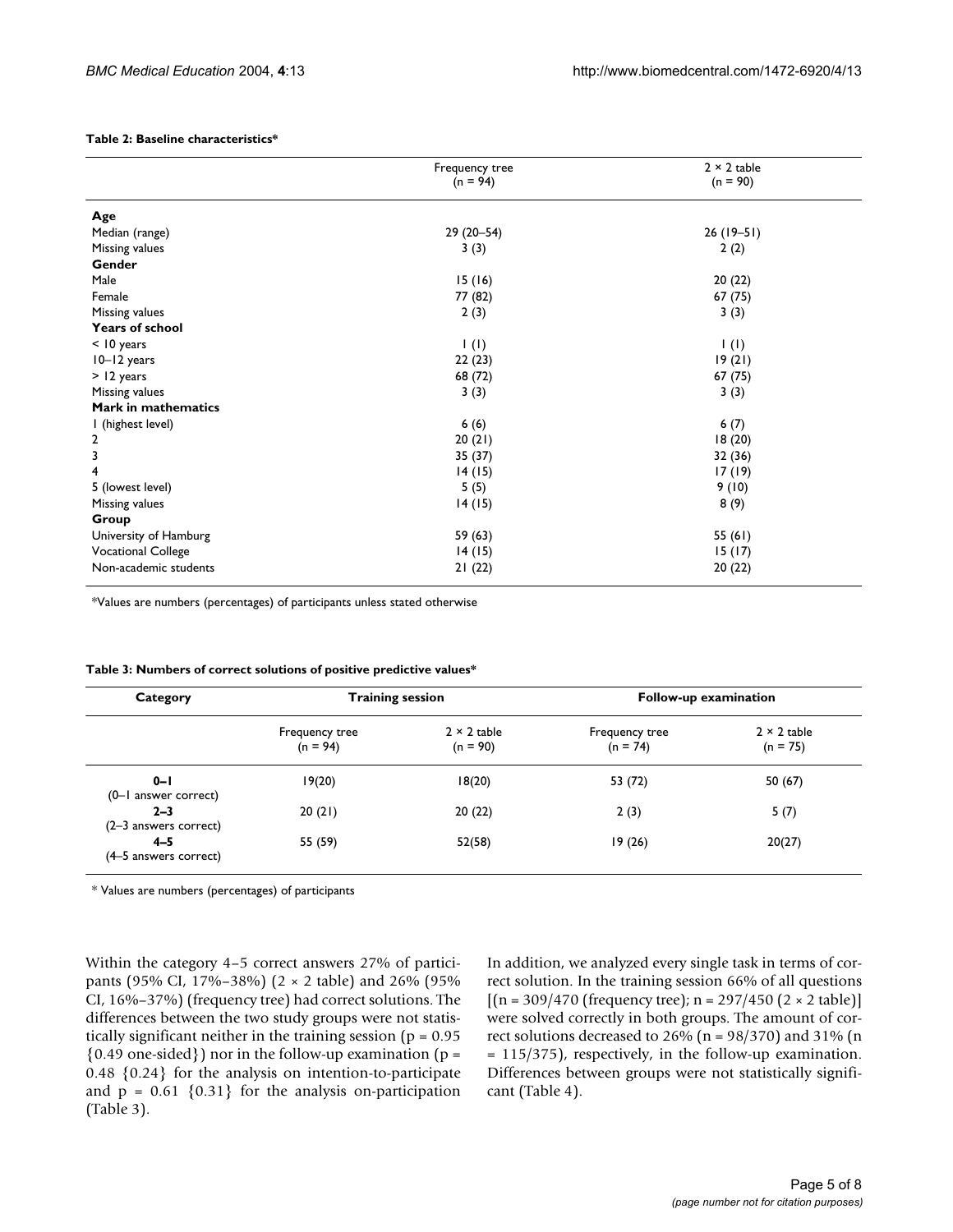|        | <b>Correct solution</b>             |                    |                       |                       |  |  |
|--------|-------------------------------------|--------------------|-----------------------|-----------------------|--|--|
|        | Training session                    |                    | Follow-up examination |                       |  |  |
|        | frequency tree                      | $2 \times 2$ table | frequency tree        | $2 \times 2$ table    |  |  |
|        | $(n = 94)$                          | $(n = 90)$         | $(n = 74)$            | $(n = 75)$            |  |  |
| Task A | 67(71)                              | 66 (73)            | 18(24)                | 25(33)                |  |  |
| Task B | 63 (67)                             | 64(71)             | 22(30)                | 24 (32)               |  |  |
| Task C | 69 (73)                             | 63 (70)            | 19(26)                | 23(31)                |  |  |
| Task D | 67(71)                              | 54 (60)            | 21(28)                | 23(31)                |  |  |
| Task E | 43 (46)                             | 50 (56)            | 18(24)                | 20(27)                |  |  |
|        | <b>Correct transfer</b>             |                    |                       |                       |  |  |
|        |                                     | Training session   |                       | Follow-up examination |  |  |
|        | frequency tree                      | $2 \times 2$ table | frequency tree        | $2 \times 2$ table    |  |  |
|        | $(n = 94)$                          | $(n = 90)$         | $(n = 74)$            | $(n = 75)$            |  |  |
| Task A | 84 (89)                             | 79 (88)            | 53 (72)               | 57 (76)               |  |  |
| Task B | 83 (88)                             | 78 (87)            | 52 (70)               | 57 (76)               |  |  |
| Task C | 71 (76)                             | 65(72)             | 45(61)                | 53 $(71)$             |  |  |
| Task D | 73 (78)                             | 67(74)             | 42 (57)               | 49 (65)               |  |  |
| Task E | 54 (57)                             | 53 (59)            | 42 (57)               | 48 (64)               |  |  |
|        | <b>Correct Bayesian Computation</b> |                    |                       |                       |  |  |
|        | Training session                    |                    | Follow-up examination |                       |  |  |
|        | frequency tree                      | $2 \times 2$ table | frequency tree        | $2 \times 2$ table    |  |  |
|        | $(n = 94)$                          | $(n = 90)$         | $(n = 74)$            | $(n = 75)$            |  |  |
| Task A | 62(66)                              | 59 (66)            | 13(18)                | 18(24)                |  |  |
| Task B | 60(64)                              | 58 (64)            | 17(23)                | 18(24)                |  |  |
| Task C | 70 (75)                             | 60(67)             | 15(20)                | 15(20)                |  |  |
| Task D | 69 (73)                             | 52 (58)            | 16(22)                | 17(23)                |  |  |
| Task E | 46 (49)                             | 44 (49)            | 15(20)                | 15(20)                |  |  |

#### <span id="page-5-0"></span>**Table 4: Analysis of each task regarding correct solutions, transfer of numerical information and Bayesian computations\***

\* Values are numbers (percentages) of tasks

#### *Correct transfer*

Transfer of the numerical information into the visual help in the training session could be managed in  $78\%$  (n = 365/470 frequency tree) and 76% (n = 342/450 2  $\times$  2 table) of the tasks. In the follow-up examination in 63%  $(n = 234/370)$  and 70%  $(n = 264/375)$ , respectively, the information was correctly transferred into the visual helps (Table [4\)](#page-5-0).

#### *Correct computation*

The application of the Bayesian computation in the training session was correctly used in  $65\%$  (n =  $307/470$  frequency tree) and in 61% (n =  $273/450$  2  $\times$  2 table). In the follow-up examination 21% ( $n = 76/370$ ) and 22% ( $n =$ 83/375), respectively, used correct Bayesian computation (Table [4\)](#page-5-0).

#### *Incorrect Bayesian approaches*

Table [5](#page-6-0) shows the commonly used incorrect Bayesian approaches which lead to incorrect solutions of the tasks (Table [5\)](#page-6-0).

#### **Discussion**

Differences between the  $2 \times 2$  table and the frequency tree groups were neither meaningful nor statistically significant with regard to the primary outcome measure of correct calculation of the positive predicted values. In the training session the majority of participants were able to calculate the positive predictive value of all tasks correctly. In the reexamination after 4 weeks the proportion of participants with solutions of all tasks decreased to 26% in both groups. The transfer of the numerical information into the visual helps was comparable between the two sessions. However, participants had major difficulties in applying the correct computation as a precondition of a correct solution.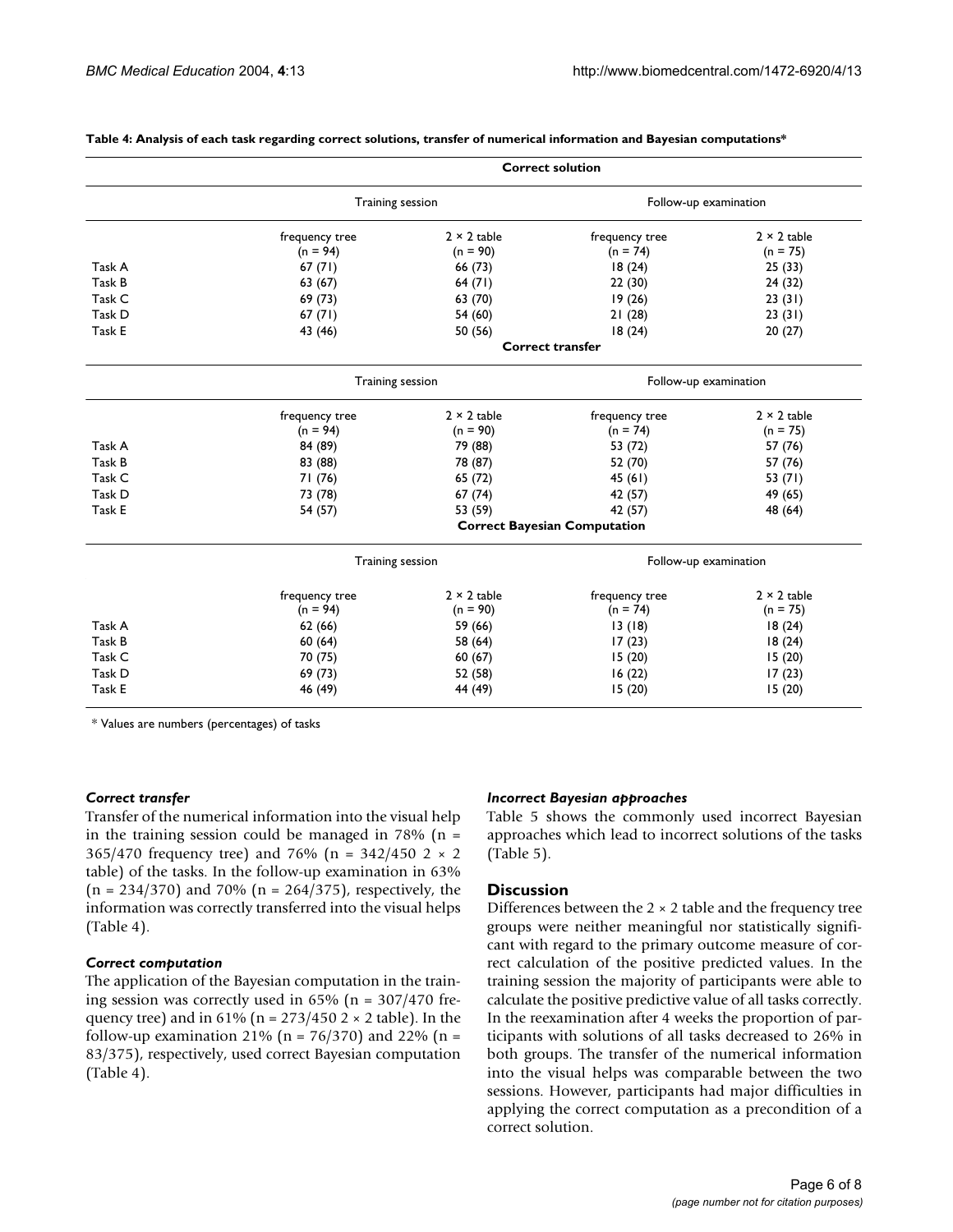|                                                  | Training session |                   |                       | Follow-up examination |                   |                       |
|--------------------------------------------------|------------------|-------------------|-----------------------|-----------------------|-------------------|-----------------------|
|                                                  | total            | Frequency<br>tree | $2 \times 2$<br>table | total                 | Frequency<br>tree | $2 \times 2$<br>table |
| correct positive<br>rate/ false positive<br>rate | 41               | 26(63)            | 15(37)                | 16                    | 11(69)            | 5(31)                 |
| disease yes / all<br>positives                   | 4                | 7(50)             | 7(50)                 | 37                    | 20(54)            | 17(46)                |
| correct positives /<br>disease yes               | $\mathbf{H}$     | 6(55)             | 5(45)                 | 22                    | 11(50)            | 11(50)                |
| all positives / total                            | 4                | 4(100)            | 0(0)                  | 4                     | 6(43)             | 8(57)                 |
| all positives / 100                              | 0                | 0(0)              | 0(0)                  | 6                     | 6(100)            | 0(0)                  |
| disease yes /<br>correct positives               | 4                | 1(25)             | 3(75)                 |                       | 1(100)            | 0(0)                  |
| all positives/<br>correct positives              | 4                | 0(0)              | 4(100)                | 5                     | 5(100)            | 0(0)                  |
| not identified                                   | 23               | 13(57)            | 10(43)                | 29                    | 14(48)            | 15(52)                |
| total                                            | 0                | 57 (56)           | 44 (44)               | 130                   | 74 (57)           | 56 (43)               |

#### <span id="page-6-0"></span>**Table 5: The commonly used incorrect Bayesian approaches\***

\* Values are numbers (percentages) of incorrect Bayesian approaches.

In all our tasks we have used frequency formats following the recommendation of Gigerenzer & Hoffrage [4]. In those earlier studies the frequency tree without caption has been used and we adopted this format of the frequency tree in our study. However, in more recent studies a captioned frequency tree has been used [11]. Therefore, we cannot exclude that when comparing the  $2 \times 2$  table with a captioned frequency tree the results might be different.

Our study is the first that has compared the two visual helps 2 × 2 table and frequency tree. Previous studies have concentrated on teaching methods using either one of the visual helps or both in combination [4,12]. These previous studies addressed different target groups, mainly medical students and physicians and focused different questions. In contrast, we addressed non-medical students without prior statistical knowledge as a first approach to lay people. Therefore, the overall results of our study are difficult to compare to previous publications.

The primary aim of our study was not to investigate different teaching methods for computing predictive values. We have tried to apply the most appropriate method according to actual research at the initiation of the study. However, overall performance of our students was poor. In the training session 58% of participants were able to calculate the positive predictive value of 4 or 5 tasks correctly. In the follow-up examination after 4 weeks the proportion of correct solutions in 4 or 5 tasks decreased to 26%. In addition, after 4 weeks participants had major difficulties in applying the correct computation as a precondition of a correct solution whereas there was only a minor deterioration with respect to the transfer of the numerical information into the visual helps.

A recent study used a computerized tutorial programme to teach Bayesian inference [11]. Within the study carried out in a rather small sample of mostly medical students, the role of the graphical aids captioned frequency tree presenting data as natural frequencies versus probability tree presenting data as probabilities in teaching Bayesian inference was explored. After 3 month participants who used the frequency tree reached 100% Bayesian solutions compared with 57% of participants using the probability tree. The authors hypothesized that it is much more important whether the proper representation is used than which graphical aid is applied [11]. Kurzenhauser & Hoffrage studied the effects of a classroom tutorial using both visual helps to teach Bayesian reasoning [12]. They achieved 47% correct answers after 2 months. Participants of the study were medical students in their second and third semester.

Generalisability of the results with respect to the overall correct solutions of our study may be limited by the prevalent innumeracy that has lately been ascertained for Germany within the OECD Programme for international student assessment (PISA). Mathematics literacy was stated to be poor in Germany especially in girls [13]. A high percentage of participants in our study were women which corresponds to the distribution of students. Transferring the self-learning tutorial to people without general